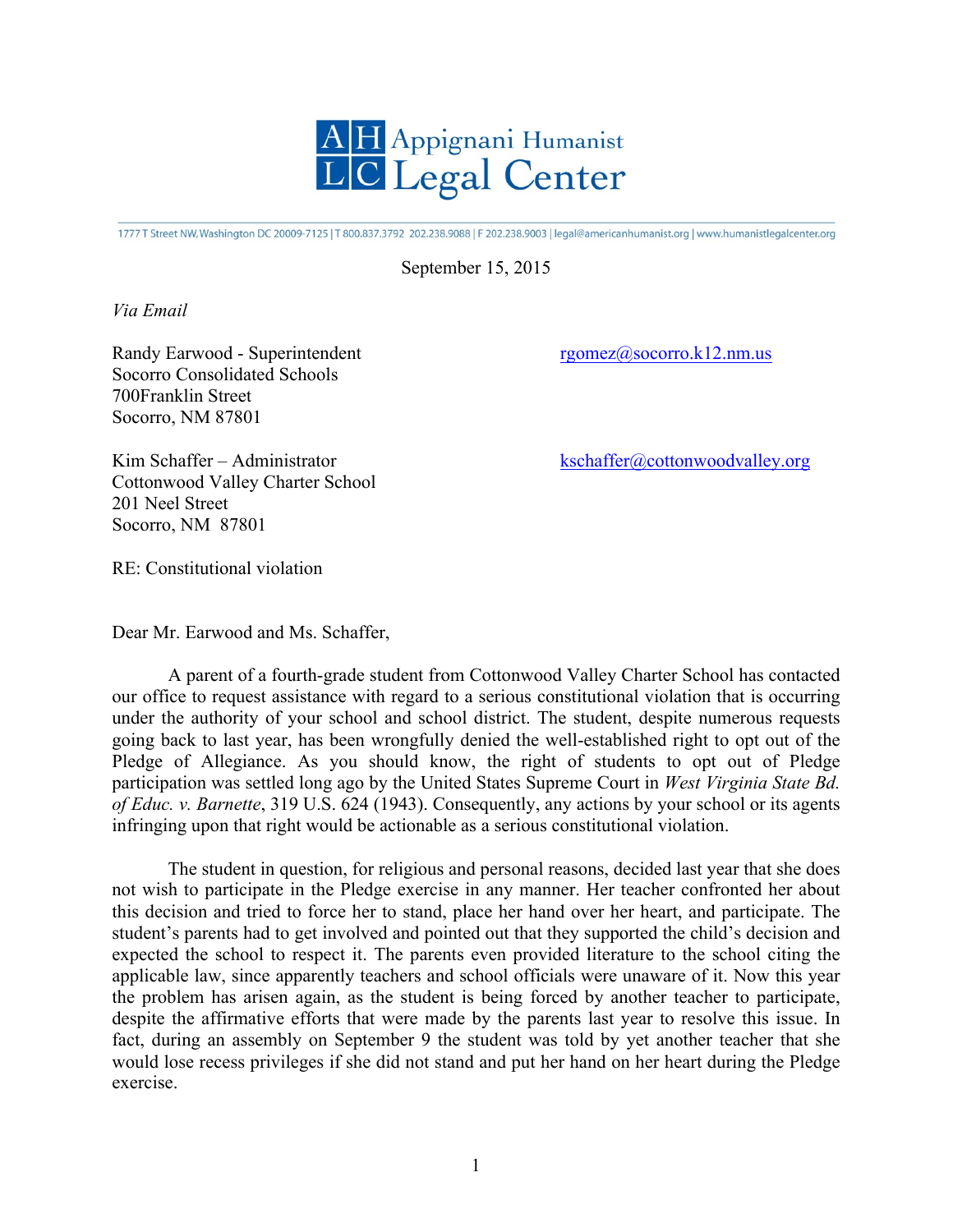Based on the above, we demand the following assurances: (1) That students and all staff in your school district be advised that students may stay seated for any Pledge exercise at the school and that any written policy containing a standing requirement be rescinded; (2) That staff be instructed that under no circumstances should they attempt to persuade students to refrain from exercising the right to nonparticipation, question students as to the reason for nonparticipation, or characterize opting out as misconduct or otherwise wrongful; and (3) That no disciplinary or other retaliatory measures of any kind will be directed toward any student for nonparticipation in the Pledge exercise.

The American Humanist Association (AHA) is a national nonprofit organization with over 470,000 supporters and members across the country, including many in New Mexico. The mission of AHA's legal center is to protect one of the most fundamental principles of our democracy: the First Amendment rights to free speech and religious liberty. Our legal center includes a network of cooperating attorneys from around the country, including New Mexico, and we have litigated constitutional cases in state and federal courts from coast to coast.

Since the Supreme Court's ruling in *Barnette*, federal courts have irrefutably recognized the First Amendment right of students to remain silent and seated during the Pledge.<sup>1</sup> That "students have a constitutional right to remain seated during the Pledge is well established." *Frazier v. Winn*, 535 F.3d 1279, 1282 (11th Cir. 2008) (per curiam), *cert. denied*, 558 U.S. 818 (2009) (finding that all public school students have the First Amendment right not to stand during the Pledge). *See also Holloman ex rel. Holloman v. Harland*, 370 F.3d 1252, 1274, 1278- 79 (11th Cir. 2004) (noting that the right to remain seated and silent during the Pledge is "clearly established"); *Walker-Serrano ex rel. Walker v. Leonard*, 325 F.3d 412, 417 (3d Cir. 2003) ("For over fifty years, the law has protected elementary students' rights to refrain from reciting the pledge of allegiance to our flag. Punishing a child for non-disruptively expressing her opposition to recitation of the pledge would seem to be as offensive to the First Amendment as requiring its oration.") (citation omitted); *Rabideau v. Beekmantown Cent. Sch. Dist*., 89 F. Supp. 2d 263, 267 (N.D.N.Y 2000) ("It is well established that a school may not require its students to stand for or recite the Pledge of Allegiance or punish any student for his/her failure to do so.") (citing *Barnette*, 319 U.S. 624; *Russo v. Cent. Sch. Dist. No. 1*, 469 F.2d 623 (2d Cir. 1972)).

Indeed, the federal appellate courts have been unanimous in concluding that public school officials are prohibited from compelling students to stand during the Pledge. *See, e.g*., *Frazier*, 535 F.3d at 1282; *Holloman*, 370 at 1274-79; *Circle Sch. v. Pappert*, 381 F.3d 172, 178 (3d Cir. 2004); *Walker*, 325 F.3d at 417; *Lipp v. Morris*, 579 F.2d 834, 836 (3d Cir. 1978) (ruling that a state statute requiring students to stand during the Pledge was an unconstitutional compulsion of expression); *Goetz v. Ansell*, 477 F.2d 636, 637-38 (2d Cir. 1973) (holding that a student has the right to remain quietly seated during the Pledge and cannot be compelled to leave the room if he chooses not to stand); *Banks v. Bd. of Public Instruction*, 314 F. Supp. 285, 294- 96 (S.D. Fla. 1970), *aff'd*, 450 F.2d 1103 (5th Cir. 1971) (concluding that a rule requiring

<sup>&</sup>lt;sup>1</sup> In *Barnette*, the Supreme Court held that public school officials are forbidden under the First Amendment from compelling students to salute the flag or recite the Pledge. 319 U.S. at 642. Notably, the Court was aware that the government might demand other "gestures of acceptance or respect: . . . a bowed or bared head, a bended knee," *id.* at 632, and reiterated that the government may not compel students to affirm their loyalty "by word or *act*." *Id*. at 642 (emphasis added).